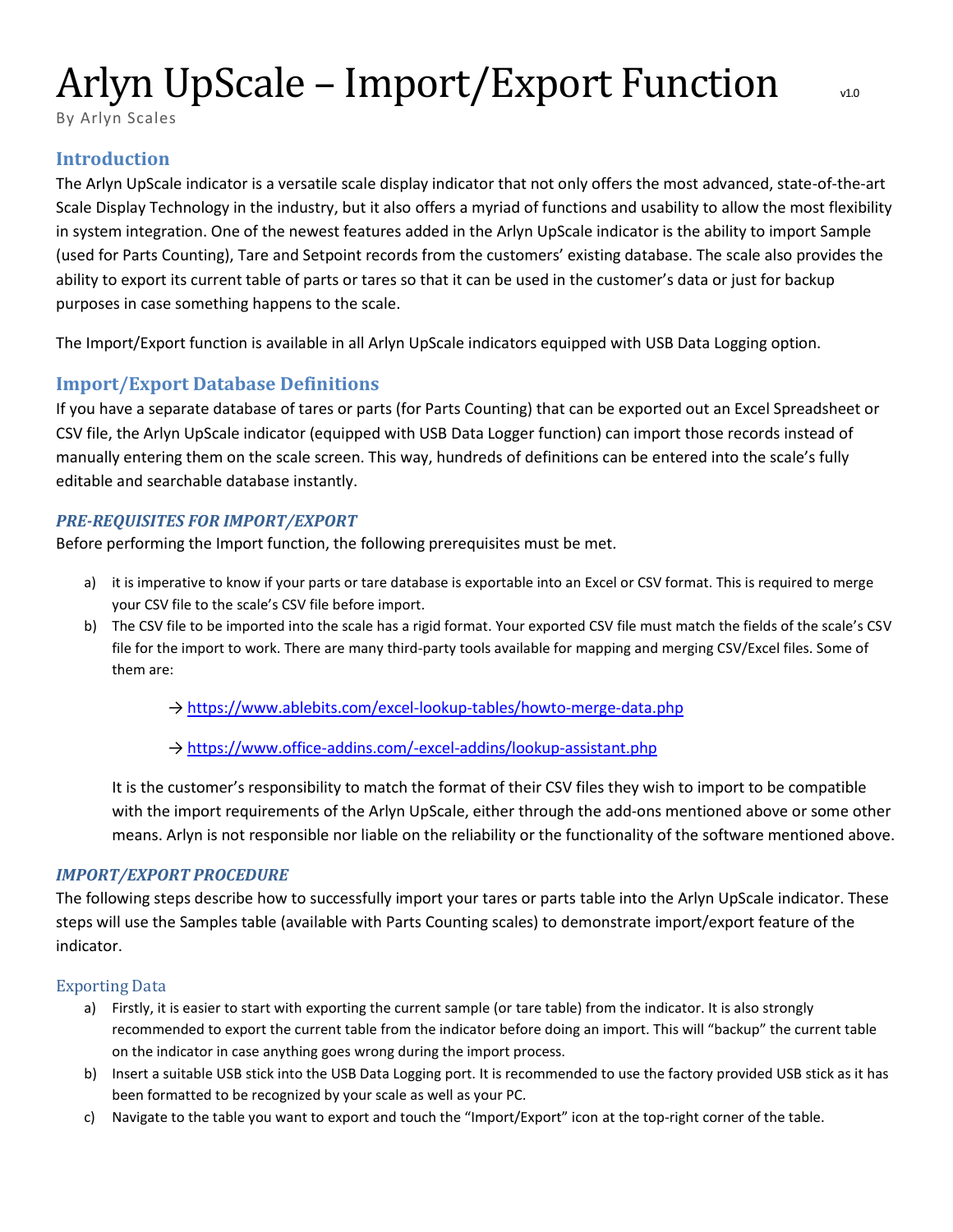| ₹<br>Arlyn UpScale<br><u> । तारु अनामामुक्त</u> | 100 x 0.001 lb        |      |      | 45359 x 0.5 g |               | $\mathbf{\Theta}$ | ă, |
|-------------------------------------------------|-----------------------|------|------|---------------|---------------|-------------------|----|
| <b>PARTS COUNTING</b>                           | <b>SAW Platform 2</b> |      |      |               |               |                   |    |
| <b>Sample Definitions</b>                       | Acty                  | ID   | P/N  | Desc.         | Value         | <b>Loc</b>        | Lo |
| Advanced                                        |                       | x1   | x1   | x1            | 0.00220       | loc1              |    |
| <b>PLATFORM SETUP</b>                           | П                     | sam1 | sam1 | Sample 1      | 0.00220       | loc <sub>1</sub>  |    |
| <b>Manage Platforms</b>                         |                       |      |      |               |               |                   |    |
| <b>Manage Units</b>                             |                       |      |      |               |               |                   |    |
| Auto Zero                                       |                       |      |      |               |               |                   |    |
| Accuracy                                        |                       |      |      |               | Import/Export |                   |    |

d) This will bring up the "Data Table Import/Export" Dialog.

| <b>Data Table Import Export</b>        |                                                                 |               |                      |
|----------------------------------------|-----------------------------------------------------------------|---------------|----------------------|
| Table name:<br>samples<br>Data source: | Operation:<br>Insert Or Replace<br>$\odot$<br>Clear Then Insert | <b>IMPORT</b> | <b>Export Button</b> |
| USB Flash Drive<br>⋒                   |                                                                 | <b>EXPORT</b> |                      |

The Dialog will indicate which table is about to be exported under the "Table Name" field. Since we are demonstrating exporting Sample Definitions, the Table Name field is showing "samples". If the Tare Definitions are being exported, the Table Name Field will show "tares". Press the "EXPORT" button to export the current table into the USB stick.

- e) Wait for the operation to complete you will notice the "Export Successful" notification appear on the screen.
- f) Pull the USB stick out and plug it into your PC. The illustration below uses a Windows PC to demonstrate file locations and other items.

| <b>DATA.CSV</b>       | 12/31/2012 11:00  Microsoft Excel C  | 2 KB |
|-----------------------|--------------------------------------|------|
| <b>Ra</b> samples.csv | 5/3/2018 6:08 PM Microsoft Excel C   | 1 KB |
| <b>Dal tares.csv</b>  | 4/27/2018 10:24 AM Microsoft Excel C | 1 KB |
| ⊠ v8DATA~3.CSV        | 4/12/2017 1:43 PM Microsoft Excel C  | 1 KB |

Copy the "samples.csv" file out to a safe location in your PC as backup. You can also rename this file to "samples-org.csv" or any other suitable name so that it doesn't get overwritten on the next export process. Note: If you have exported the Tares table, then you will see the "tares.csv" file.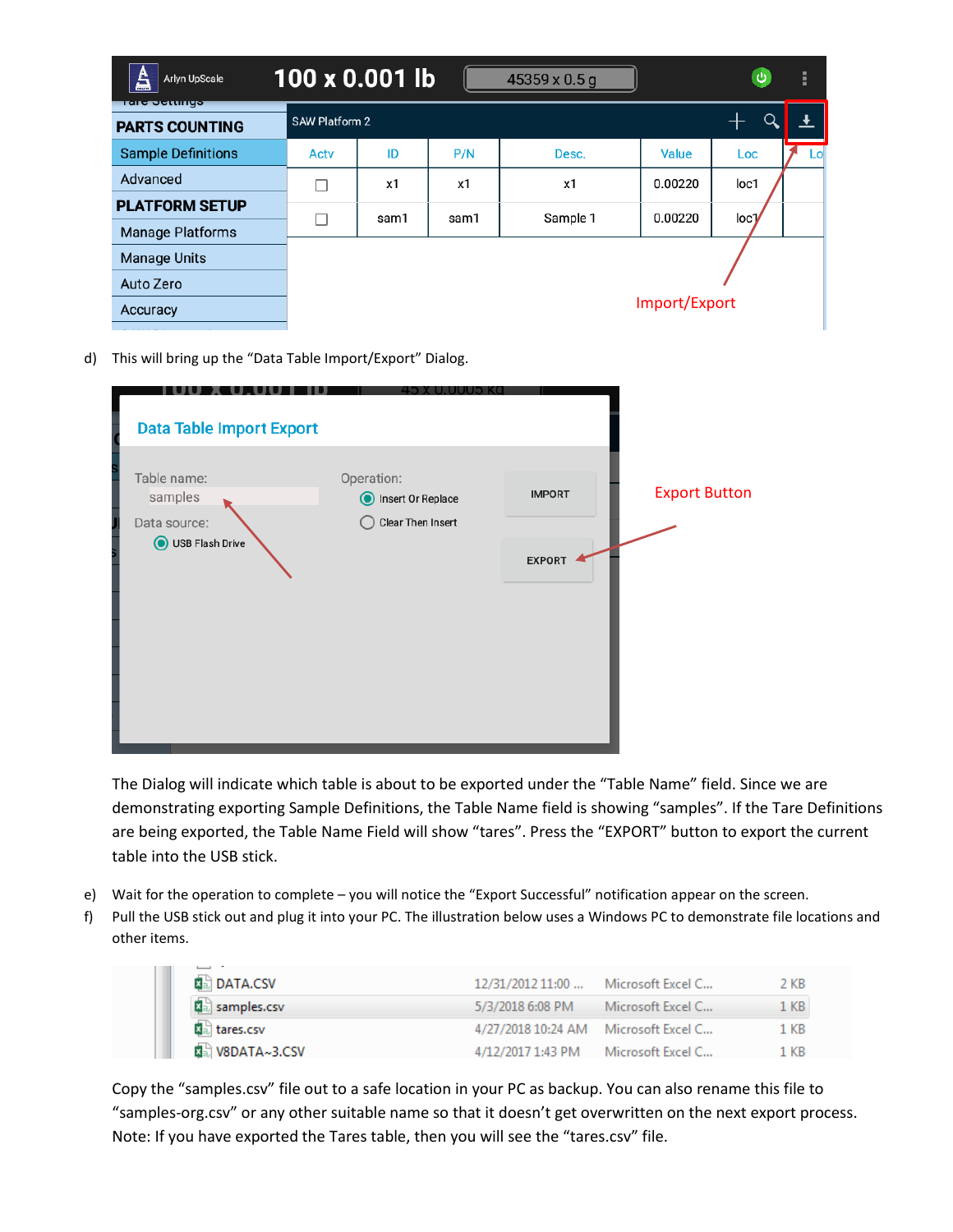## Mapping Fields

g) Open the "samples.csv" to view it.

| A1 |                                                                          | ÷<br>$\overline{\mathbf{v}}$ | $\times$<br>$\checkmark$ | $f_x$<br>$\_id$      |          |        |                                      |      |  |           |          | v                        |
|----|--------------------------------------------------------------------------|------------------------------|--------------------------|----------------------|----------|--------|--------------------------------------|------|--|-----------|----------|--------------------------|
| ◢  | $\mathsf{A}$                                                             | B                            | C                        | D                    | E        | F      | G                                    | H    |  |           | κ        | ∣∽∣                      |
|    | $\_id$                                                                   | scale_id                     |                          | platform_description | value    | active | custom_id_part_num piece_we location |      |  |           | $bin\_n$ |                          |
| 2  | 31                                                                       | 121000                       |                          | $2 \times 1$         | 0.997903 |        | $0 \times 1$                         | x1   |  | 1.28 loc1 |          |                          |
| 3  | 33                                                                       | 121000                       |                          | Sample 1             | 0.997903 |        | $0 \text{ sam1}$                     | sam1 |  | 0 loc1    |          |                          |
| 4  |                                                                          |                              |                          |                      |          |        |                                      |      |  |           |          |                          |
| 5  |                                                                          |                              |                          |                      |          |        |                                      |      |  |           |          |                          |
| 6  |                                                                          |                              |                          |                      |          |        |                                      |      |  |           |          |                          |
| 7  |                                                                          |                              |                          |                      |          |        |                                      |      |  |           |          |                          |
| 8  |                                                                          |                              |                          |                      |          |        |                                      |      |  |           |          | $\overline{\phantom{a}}$ |
|    | samples<br>$(+)$<br>$\rightarrow$<br>$\blacktriangleleft$<br>Þ<br>$\sim$ |                              |                          |                      |          |        |                                      |      |  |           |          |                          |
|    | 囲<br>凹<br>回<br>100%<br>Ready                                             |                              |                          |                      |          |        |                                      |      |  |           |          |                          |

Basically, the CSV file is a snapshot of the scale's database table. The essential fields to note here are the "description" column, the "value" field and the "custom\_id" field. The rest are not essential. Even the "\_id" field can be left blank for the scale to populate.

- h) Use this "samples.csv" file to map the columns in your custom database export. This can be done with the help of the tools mentioned in the **Prerequisites Section**, or by other means.
- i) Below is an example of a mapped "samples.csv" file with new parts added but using the same column names and order of columns.

|                | $\mathsf{A}$ | B | C       | D                                   | E     | F      | G        | H                                       |  | K.     |       | A                        |
|----------------|--------------|---|---------|-------------------------------------|-------|--------|----------|-----------------------------------------|--|--------|-------|--------------------------|
| $\mathbf{1}$   | id           |   |         | scale_id platform_description value |       | active |          | custom id part number piece we location |  | bin no | tared |                          |
| $\overline{2}$ |              |   |         | Nuts <sub>1</sub>                   | 0.61  |        | 0 nuts1  | nt1                                     |  |        |       |                          |
| 3              |              |   |         | Nuts <sub>2</sub>                   | 0.69  |        | 0 nuts2  | nt2                                     |  |        |       |                          |
| 4              |              |   |         | Nuts <sub>3</sub>                   | 0.843 |        | 0 nuts3  | nt3                                     |  |        |       |                          |
| 5              |              |   |         | Nuts 4                              | 0.822 |        | 0 nuts4  | nt4                                     |  |        |       |                          |
| 6              |              |   |         | Nuts 5                              | 0.781 |        | 0 nuts5  | nt5                                     |  |        |       |                          |
| $\overline{7}$ |              |   |         | Bolts <sub>1</sub>                  | 0.725 |        | 0 bolts1 | blts1                                   |  |        |       |                          |
| 8              |              |   |         | Bolts <sub>2</sub>                  | 0.695 |        | 0 bolts2 | blts2                                   |  |        |       |                          |
| $\overline{9}$ |              |   |         | Bolts <sub>3</sub>                  | 0.582 |        | 0 bolts3 | blts3                                   |  |        |       |                          |
| 10             |              |   |         | Bolts 4                             | 0.732 |        | 0 bolts4 | blts4                                   |  |        |       |                          |
| 11             |              |   |         | Bolts <sub>5</sub>                  | 0.922 |        | 0 bolts5 | blts5                                   |  |        |       |                          |
| 12             |              |   |         |                                     |       |        |          |                                         |  |        |       |                          |
| 13             |              |   |         |                                     |       |        |          |                                         |  |        |       |                          |
| $\overline{a}$ |              |   |         |                                     |       |        |          |                                         |  |        |       | $\overline{\phantom{a}}$ |
|                |              |   | samples | $^{\rm (+)}$                        |       |        |          | $\blacktriangleleft$                    |  |        |       |                          |

Notice that only the "description", "value", "custom\_id" and "part\_number" fields have been populated. The "part\_number" field is optional but it has been filled regardless. The rest of the fields have been kept blank. However, they maybe filled if required.

#### Notes:

The value is always in "grams". If you have data in any other unit, it must be converted to "grams" when stored in the CSV file to be imported.

It is important to keep the **"\_id**", the "**scale\_id**" and the "**platform\_id**" fields blank when adding new parts. This will be filled by the scale.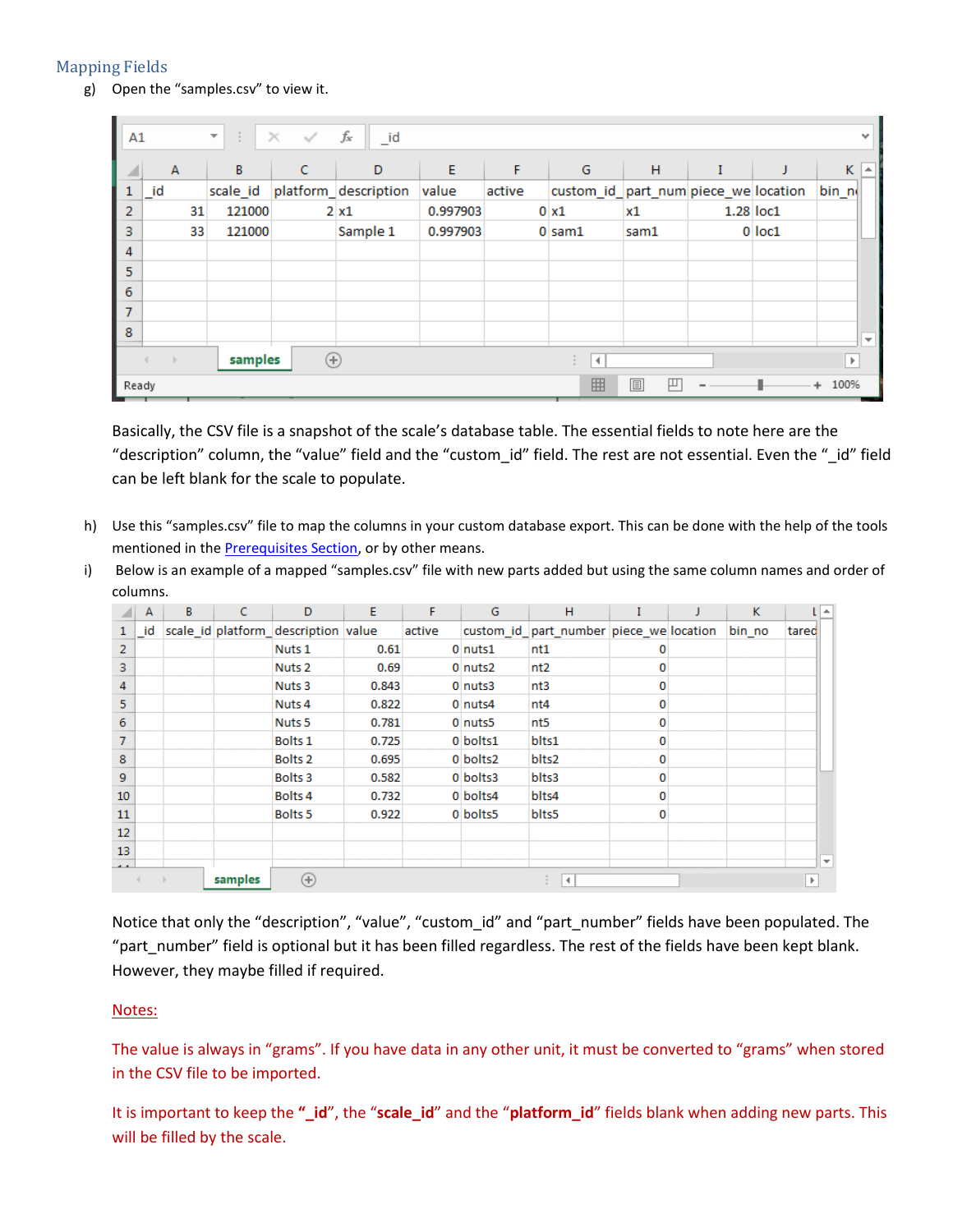It is important that the order of the fields and the field names remain unchanged. Save the "samples.csv" file into the USB stick.

It is important that if your export function includes "\_id", then these values should not be repeated or overlapped. Otherwise

#### Importing Data

j) Plug the USB stick with the new "samples.csv" file back into the scale and touch the "Import/Export" button again on the top right corner of the table. This will open the "Data Table Import/Export" Dialog.

| <b>Data Table Import Export</b> |                                            |               |        |
|---------------------------------|--------------------------------------------|---------------|--------|
| Table name:<br>samples          | Operation:<br>Insert Or Replace<br>$\odot$ | <b>IMPORT</b> | Import |
| Data source:                    | Clear Then Insert                          |               |        |
| USB Flash Drive                 |                                            | <b>EXPORT</b> |        |
|                                 | <b>Import Operation</b>                    |               |        |
|                                 |                                            |               |        |

- k) There are two types of Import Operation:
	- a. Insert or Replace This operation will insert the records from the CSV file into the scale data table **without affecting previous records**. It will also attempt to replace (i.e. update) the existing records with modified data on the same "\_id".

For example, in item (g) above, if you decide to rename the **description** for ID = 31 from "x1" to "fort2", then the import function will replace those fields with the updated records without inserting an entire new record.

b. Clear Then Insert – This operation will **clear all the data on the existing table** in the scale before importing new records. This is recommended to do if you are importing the new data for the first time. This operation can also be used to update the data in the scale, but the existing table must be backed up, updated and then re-imported with new data.

Selecting this function will produce a warning on the dialog:

*"DATA LOSS WARNING: This function will clear the scale's data table first and then import the data from the USB stick. If the import fails, the previously cleared data will be permanently lost. It is strongly recommended to backup the current table by doing an EXPORT in a separate file in your USB stick, then use the Import function. If the data import fails, you can easily restore your previous data by importing the original file."*

l) For this operation, we will select "Clear Then Insert". Pressing the Import Button will now import all the data in the table. Wait for a few moments until the "Import Successful" message appears. If there are errors during the "Import" process, it will appear in red on the dialog.